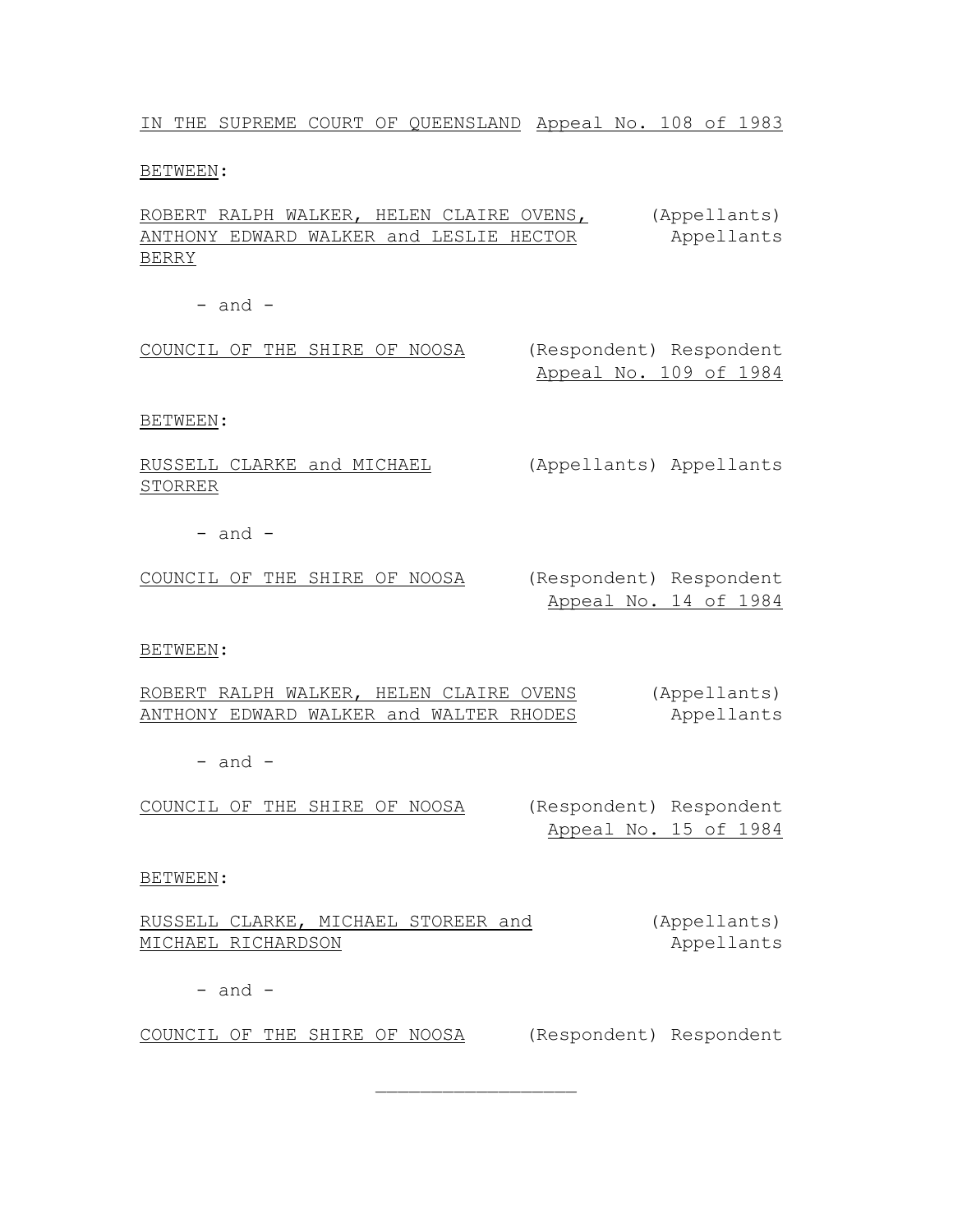ANDREWS S.P.J.

McPHERSON J.

SHEPHERDSON J.

JUDGMENT DELIVERED by McPHERSON J. ON THE 6th SEPTEMBER, 1984. ANDREWS S.P.J. AND SHEPHERDSON J. CONCURRING.

 $\overline{\phantom{a}}$  , where  $\overline{\phantom{a}}$  , where  $\overline{\phantom{a}}$  , where  $\overline{\phantom{a}}$ 

 $\overline{\phantom{a}}$  , where  $\overline{\phantom{a}}$  , where  $\overline{\phantom{a}}$  , where  $\overline{\phantom{a}}$ 

"APPEALS NUMBERED 14 AND 15 OF 1984 IN THIS COURT AGAINST THE DECISION OF THE LOCAL GOVERNMENT COURT IN MATTERS NUMBERED L.G.A. 300 AND 301 OF 1983 SHOULD BE ALLOWED. IN EACH OF THOSE CASES THE MATTER SHOULD BE REMITTED TO THE LOCAL GOVERNMENT COURT FOR HEARING AND DETERMINED ON THE MERITS. THE RESPONDENTS SHOULD BE ORDERED TO PAY THE APPELLANTS' COSTS OF THOSE TWO APPEALS.

IN ADDITION, I WOULD ALLOW THE TWO APPEALS IN WHICH LEAVE HAS BEEN GIVEN TO FILE NOTICES OF APPEAL AGAINST THE DECISION GIVEN BY THE LOCAL OVERNMENT COURT ON 9 SEPTEMBER, 1983 AND IN EACH CASE ORDER THAT THE ORDER OF THAT COURT MADE ON THAT DATE BE VARIED BY DELETING THE WORDS "WITHIN 60 DAYS OF THE DATE HEREOF" WHERE THE SAME APPEAR IN PARAGRAPH 17 OF THAT ORDER AND SUBSTITUTING THE WORDS "ON OR BEFORE THE DATE OF DETERMINATION OF LOCAL GOVERNMENT APPEAL NO. 300 OF 1983" OR AS THE CASE MAY BE 301 OF 1983. IN RESPECT OF THOSE TWO APPEALS I WOULD NOT MAKE ANY ORDER AS TO COSTS.

IN RESPECT OF THE REMAINING TWO APPEALS BEING NUMBERED 108 AND 109 OF 1983 IN THIS COURT, I WOULD ORDER THAT THE APPEALS BE DISMISSED WITH COSTS."

 $\frac{1}{2}$ 

IN THE SUPREME COURT OF QUEENSLAND Appeal No. 108 of 1983 Appeal No. 109 of 1983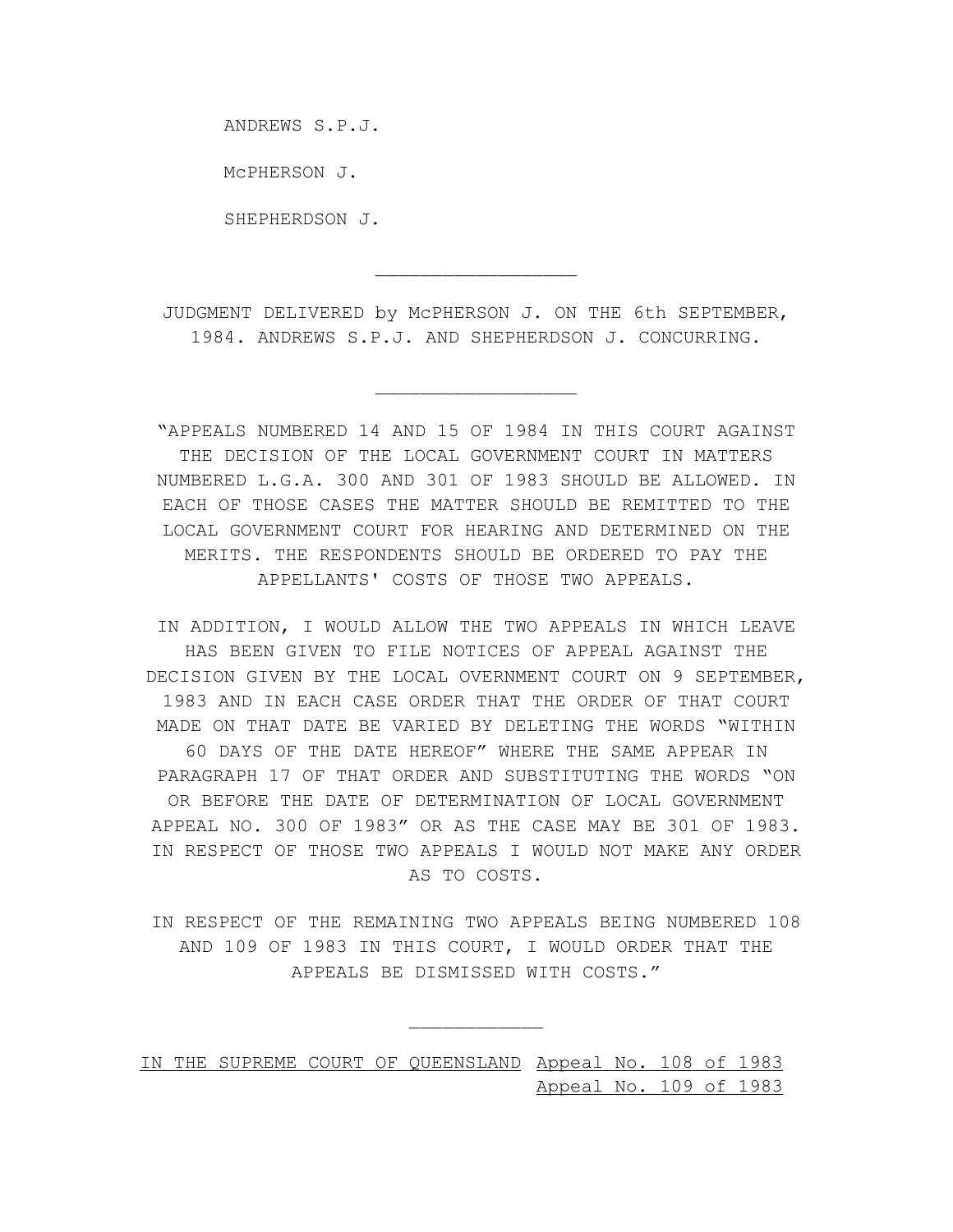## FULL COURT

Mr. Justice

Before the Full Court

Mr. Justice Andrews S.P.J.

Mr. Justice McPherson

Mr. Justice McPherson

Appeal No. 108 of 1983

#### BETWEEN:

ROBERT RALPH WALKER, HELEN CLAIRE OVENS, (Appellants) ANTHONY EDWARD WALKER and LESLIE HECTOR BERRY Appellants

# AND:

| COUNCIL OF THE SHIRE OF NOOSA |  |  | (Resp                      |
|-------------------------------|--|--|----------------------------|
|                               |  |  | $\pi$ $\sim$ $\sim$ $\sim$ |

oondent) Respondent Appeal No. 109 of 1983

#### BETWEEN:

RUSSELL CLARKE and MICHAEL (Appellants) Appellants STORRER

## AND:

COUNCIL OF THE SHIRE OF NOOSA (Respondent) Respondent

# JUDGMENT - McPHERSON J.

Delivered the 6th day of september 1984.

# CATCHWORDS:

Building control and town planning - Building application Approval subject to condition - Condition of local authority approval erect structure on road - Local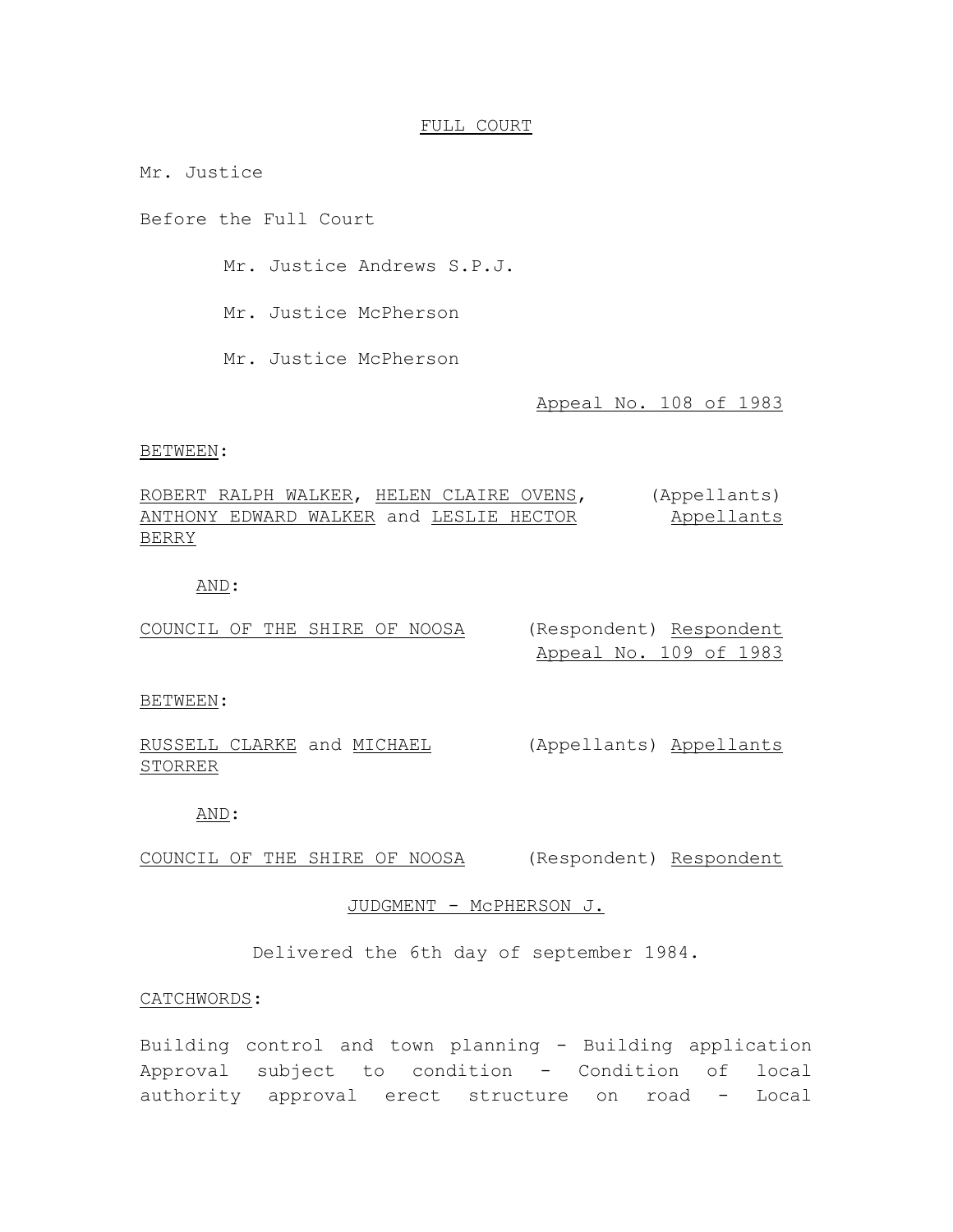authority refusing approval - Appeal to Local Government Court - Whether Court has jurisdiction - Local Government Act, 1936-1983, s. 33(16A)

Counsel: Gore for appellants Fitzgerald Q.C. & Trotter for respondents Solicitors: Michael Richardson (Noosa Heads) for appellants by T/A Walker Rhodes Neilson Stanton & Parkonson for respondent (Gympie) by T/A Nicol Robinson & Kidd Hearing dates: 31st July and 1st August 1984 IN THE SUPREME COURT OF QUEENSLAND Appeal No. 108 of 1983

#### BETWEEN:

ROBERT RALPH WALKER, HELEN CLAIRE OVENS, ANTHONY EDWARD WALKER and LESLIE HECTOR BERRY (Appellants) Appellants

 $-$  and  $-$ 

COUNCIL OF THE SHIRE OF NOOSA (Respondent) Respondent

Appeal No. 109 of 1984

BETWEEN:

RUSSELL CLARKE and MICHAEL STORRER

(Appellants) Appellants

 $-$  and  $-$ 

COUNCIL OF THE SHIRE OF NOOSA (Respondent) Respondent

## JUDGMENT - McPHERSON J.

Delivered the 6th day of september 1984.

These appeals arise out of attempts by the appellants Walker and the appellants Clarke and Storrer to build dwelling houses on three parcels of land owned by them and situated in a sand dune area at Noosa. The appeals are a sequel to earlier appeals that were considered and allowed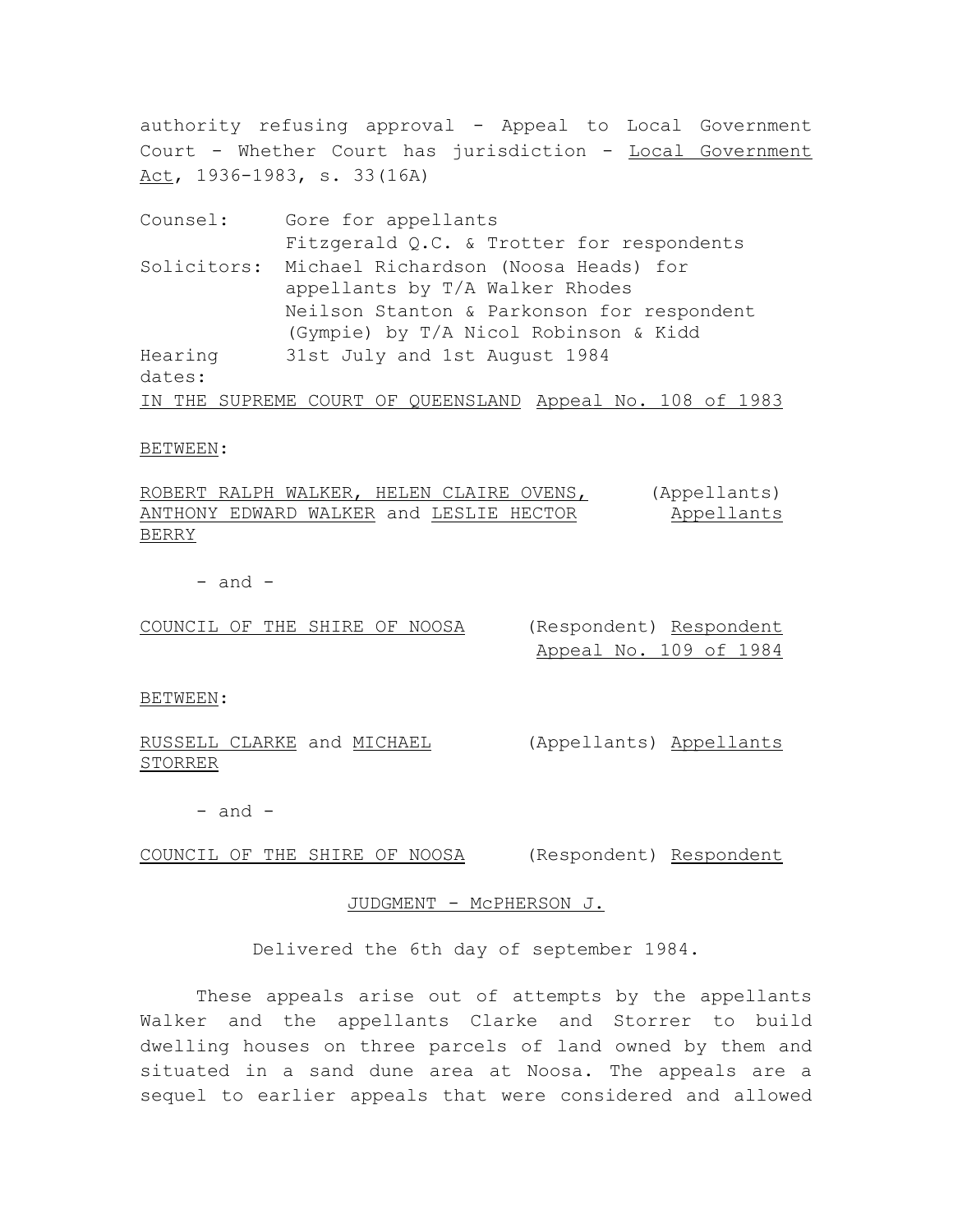by this Court sub. nom.Walker. v. Noosa Shire Council [1983] 2 Qd.R. 86. It is necessary to say something both about those appeals and about the course of events since the time when they were allowed.

Under the town planning scheme of the Noosa Shire Council, in whose area the land is located, the land is zoned "future Clause 4 of the Order in Council that constitutes that scheme provides so far as material that:-

"(a) The purpose for which any building or other structure may be erected or used or for which land may be used without the consent of the Council in each zone shall be the purposes set forth in Column III of the Table of Zones herein opposite the name of the relevant zone"

In the case of the future urban zone the material purpose so set forth is "dwelling houses - one dwelling house only shall be allowed on each subdivision or parcel of land ..." Because the purpose for which it is proposed to use the land, or the building to be erected or used on each parcel, is that of a dwelling house, no difficulty exists for the appellants in that regard. However, the land is within what is commonly termed a sand dune problem area, and building upon it is therefore regulated by the provisions of the Council's sand dune protection by-law, which is contained in by-law 5, part VI, of chapter 44 of the Council's by-laws. Under those provisions a person may not erect a building on land in that area except with the written permission of the Council and in accordance with any conditions that may be imposed.

Such permission was sought by the appellants in 1982. It was refused by the Council, whereupon the appellants appealed to the Local Government Court against the decisions refusing that permission. Those appeals were unsuccessful: see [1982] Q.P.L.R. 400. Further appeals to this Court were successful in proceedings which are, as I have said, reported in [1983] 2 Qd.R. 86. As appears from the report of that matter, the plans for erection of the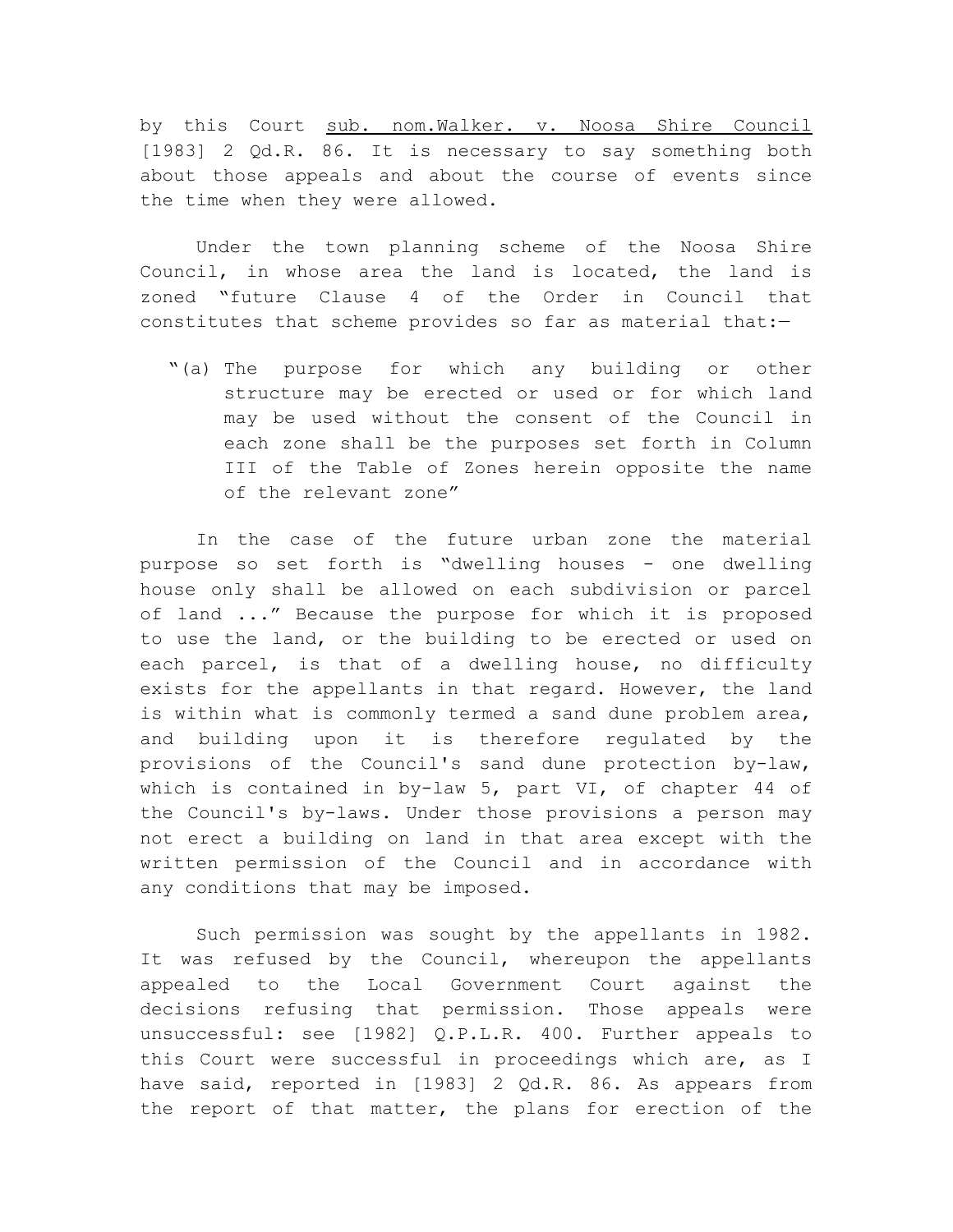houses envisage in each case the erection also of a vehicular ramp to provide access from Park Road. The ramp is a necessary prerequisite not only to use of the land for a dwelling house but in order to enable the process of construction of the dwelling to take place. In each case (and I will henceforth refer only to the case of Walker as exemplifying all three parcels and appeals) the ramp will terminate at the house on the relevant parcel but its commencing point is to be located on land adjacent to that parcel and forming part of what is conveniently referred to as the road reserve of Park Road.

In the initial proceedings by way of appeal to the Local Government Court, the appeal was refused essentially on the ground that, although acceptable from an engineering point of view, the proposed ramp required the use of the road reserve and permission to erect and use the road for that purpose had not been obtained from the appropriate body or corporation in which that road was vested or which was legally responsible for it. As the result however of the successful appeal to this Court the matter was remitted to the Local Government Court with the direction that the appeals be allowed subject to the condition that "all consents from any person or authority whose consent or permission is required for the building of the proposed erections upon any part of the Park Road reserve be obtained before commencement of the works" and subject also to such other conditions as that Court might consider appropriate: see [1983] 2 Qd.R. 86, 90.

The matter then returned to the Local Government Court where, on 9th September 1983, the appeal was allowed on terms which, so far as relevant were that the appellants were granted permission "to erect a building on the subject land" generally in accordance with certain specified conditions. It is of importance to note that the "building" referred to in this part of the order allowing the appeal was the dwelling house itself. Conditions 3 and 4 of the conditions forming part of that order were as follows:-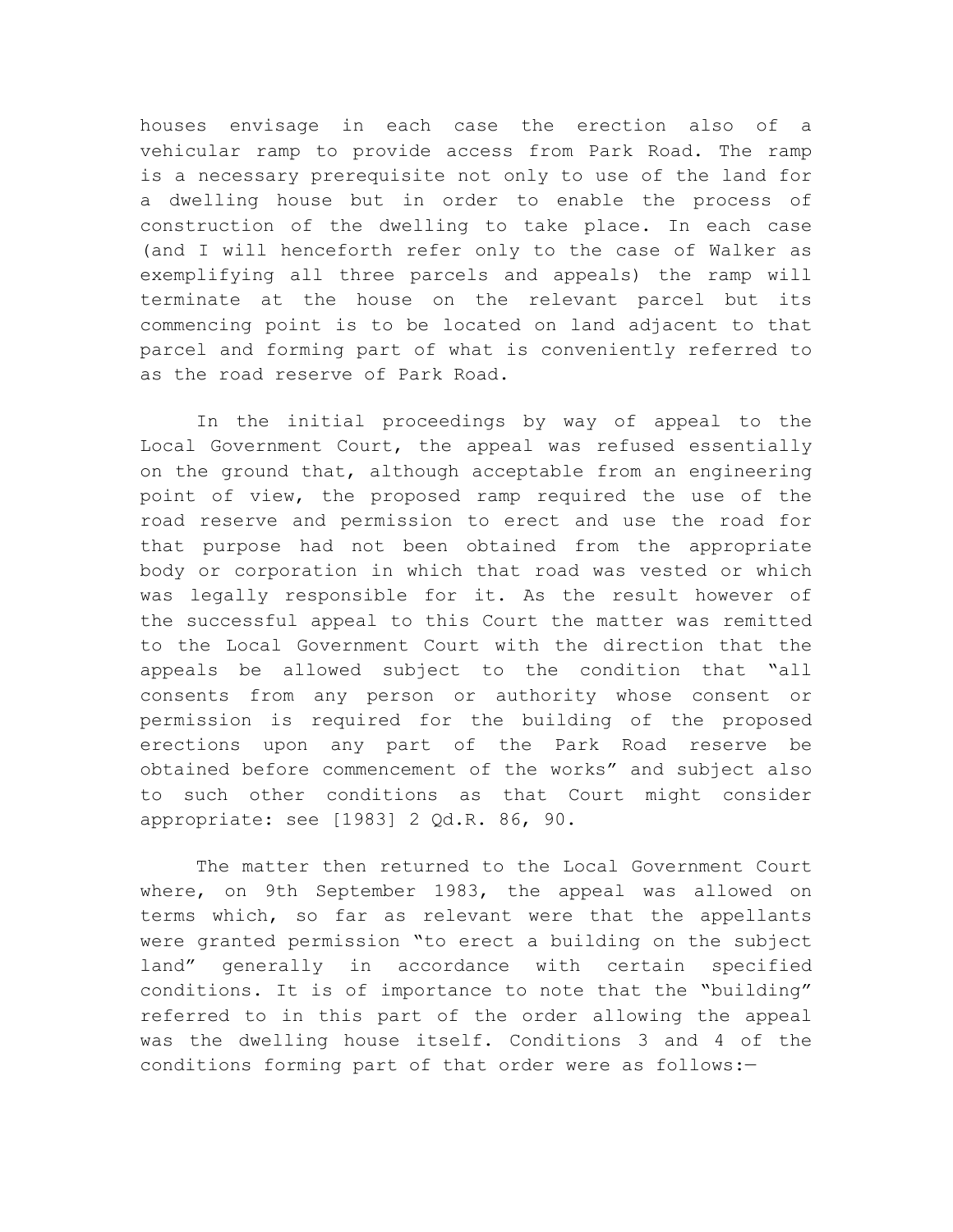- "3. Construction of the vehicular ramp is to be by augered piers using a portable drilling rig, hydraulically operated with the provision of tie beams to give the structure rigidity. The ramp is to be of a timber decking.
- 4. No work is to be commenced on the dwelling house before the vehicular access ramp is completed to the reasonable satisfaction of the Shire engineer."

The order concluded with the following further conditions numbered 17 and 18:—

- "17. All consents or permissions from any person or authority whose consent or permission is required for the building of the dwelling house or any of the proposed erections upon any part of the Park Road reserve shall be obtained within 60 days of the date hereof.
- 18. If all or any of the consents referred to in paragraph 17 hereof have not been obtained by the Appellants within 60 days of the date hereof, the permission granted hereby shall forthwith lapse and be of no legal effect whatsoever."

The later history of the Walker appeal, which is in substance duplicated in the appeal by Clarke and storrer, is as follows. On the assmption (which seems to me to be correct: see Concord Municipal District v. Coles (1906) 3 C.L.R. 96) that the subsoil of Park Road vested in the Crown, the appellants sought from the Lands Administration Commission permission pursuant to ss. 371A and 372 of the Land Act 1962-1983, to construct the ramp on the Park Road reserve. That permission was granted on 17th October 1983, or, more accurately, by a letter of that date the appellants were informed that the Commission had no objection to construction of the ramp provided that the approval of the local authority-was obtained. By the terms of by-law 4 of chapter VIII of the Council's Roads and Regulation of Traffic By-law (Government Gazette, 18th June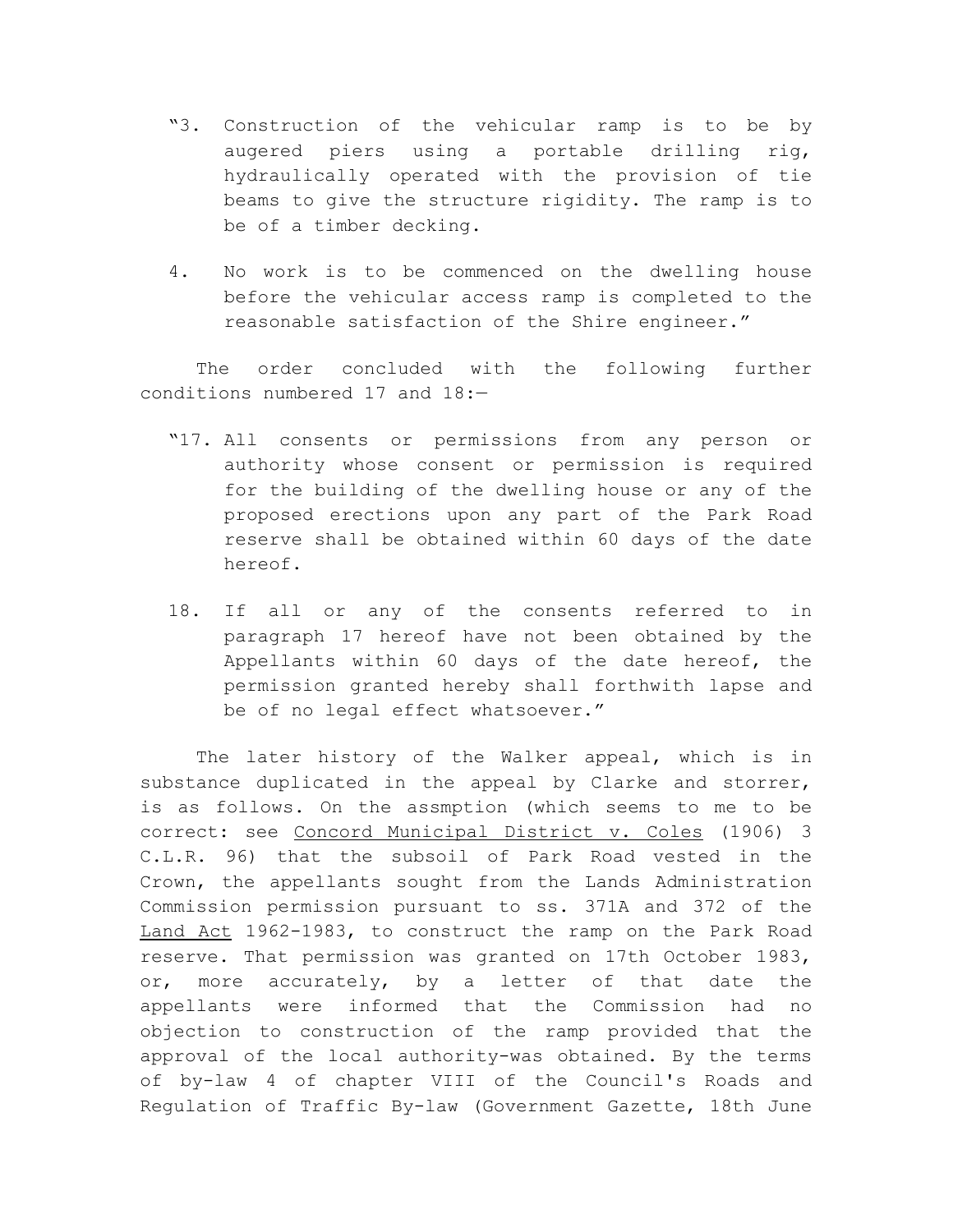1941, p. 2262), it is provided that no person "without a permit ... shall (a) erect a structure upon a road or reserve so as to encroach thereon." Permission was sought pursuant to this by-law, but by letter dated 1st November 1983 the Council conveyed to the appellants its resolution to refuse that permission.

On 10th November 1983 appeals (numbered LGA 300 and 301 of 1983) against the Council's refusal of that permission were lodged in the Local Government Court. The period of 60 days allowed by conditions 17 and 18 of the order of that Court made on 9th September 1983 expired shortly after the date on which the Council communicated its refusal of permission. Accordingly on 8th November 1983 the appellants applied to the Local Government Court to vary that order by extending the period of 60 days within which that permission was to be obtained. That application was on 6th December 1983 refused essentially on the ground that there was no power, whether under the provision for liberty to apply or otherwise, to vary the order in the manner sought by the appellants. From those decisions appeals numbered 108 and 109 of 1983 were brought to this Court by Walker and by Clarke and Storrer. However, Mr Gore of counsel, who appeared for the appellants on the appeals, announced at the outset of the hearing that those two appeals would not be proceeded with. Instead he was given leave to file further notices of appeal against so much of the order of the Local Government Court given on 9th September 1983 as limited to 60 days the time within which conditions 17 and 18 of that order were to be satisfied.

The appeals (LGA 300 and 301 of 1983) from the Council's refusal to grant permission under its Roads and Regulation of traffic By-law ("the 1941 by-law") were dismissed by the Local Government Court on 29th February 1984. Appeals numbered 14 and 15 of 1983 were brought to this Court against that decision. In that decision the Local Government Court has held that it had no jurisdiction under s. 33(16A) of the Local Government Act, 1936-1983 ("the Act"), to hear those appeals. That was the question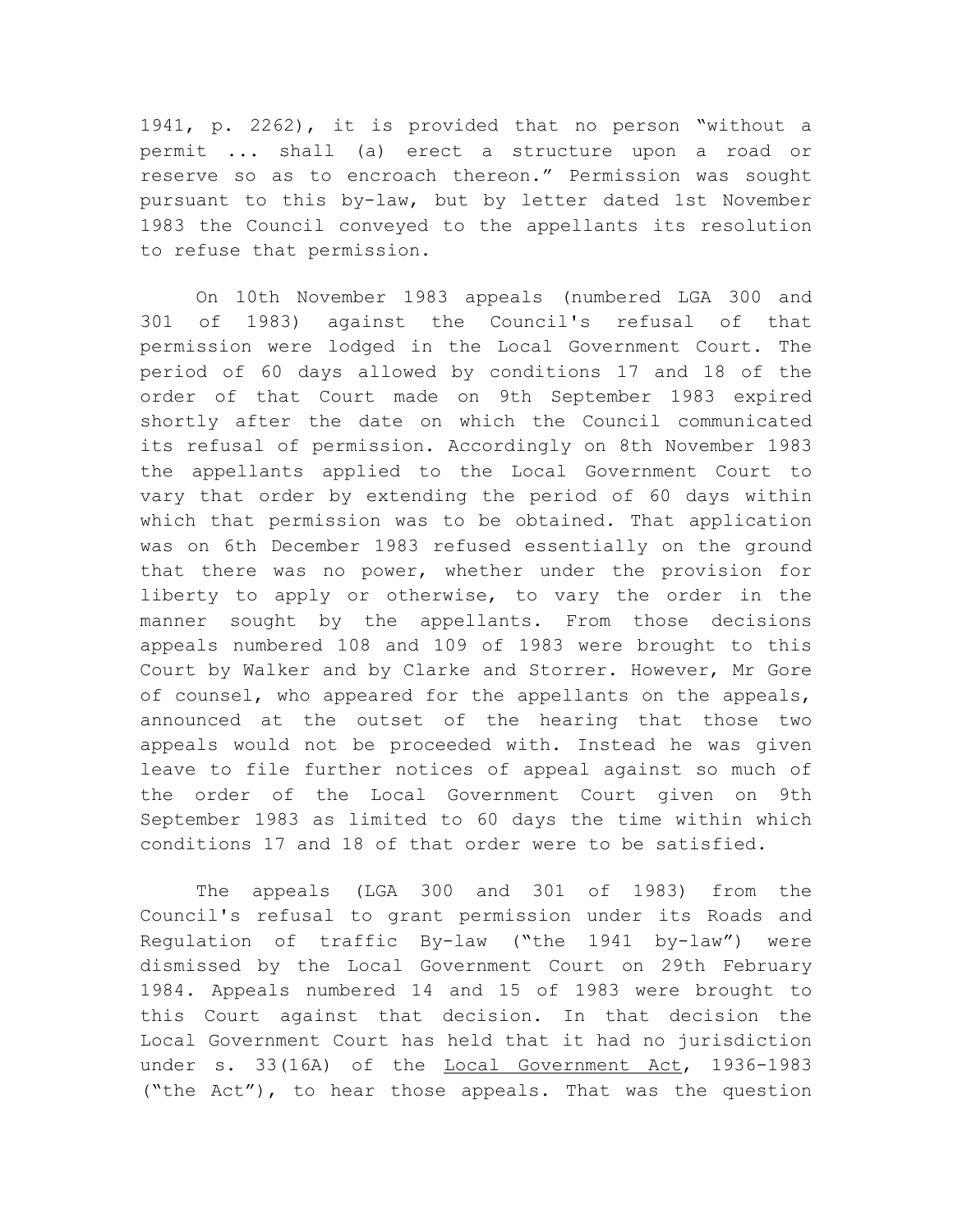principally argued before us and, for an understanding of it, it is necessary to set out s. 33(16A) and the subsections immediately preceding it:-

" (15) Appeals in respect of applications to use land or to erect or use buildings or other structures. Subject to this section any applicant for approval, consent or permission to use any land or to erect or use any building or other structure for a purpose permitted by a town planning scheme may appeal to the Court against the decision of the Local Authority.

(15A)(a) Subject to this section, any applicant for approval to have a use of any land, building or other structure registered in the Register of Existing Non-Conforming Uses as prescribed by a town planning scheme may appeal to the Court against the determination of the Local Authority.

(b) Subject to this section, the owner or occupier of any land, building or other structure (other than an applicant referred to in paragraph (a)) the use whereof the Local Authority has determined should be registered in the Register of Existing Non-Conforming Uses as prescribed by a town planning scheme may appeal to the Court in respect of such determination.

(16) **Appeals in respect of requirements and decisions of Local Authority under by-laws**. Subject to this section any person who is dissatisfied with any decision of the Local Authority under any by-law made pursuant to this section or under a by-law made prior to the passing of The Local Government Acts Amendment Act of 1966 for controlling the use and development of land pending the coming into force of a town planning scheme, may appeal to the Court against such decision.

(16A) **Other appeals in respect of the erection of buildings or other structures**. Subject to this section, an applicant who is dissatisfied with a decision, requisition or other act of authority with respect to the erection of any building or other structure for a purpose permitted by a town planning scheme made or done or purporting to be made or done by the Local Authority or any officer of the Local Authority by virtue of the provisions of any by-law or the scheme may appeal to the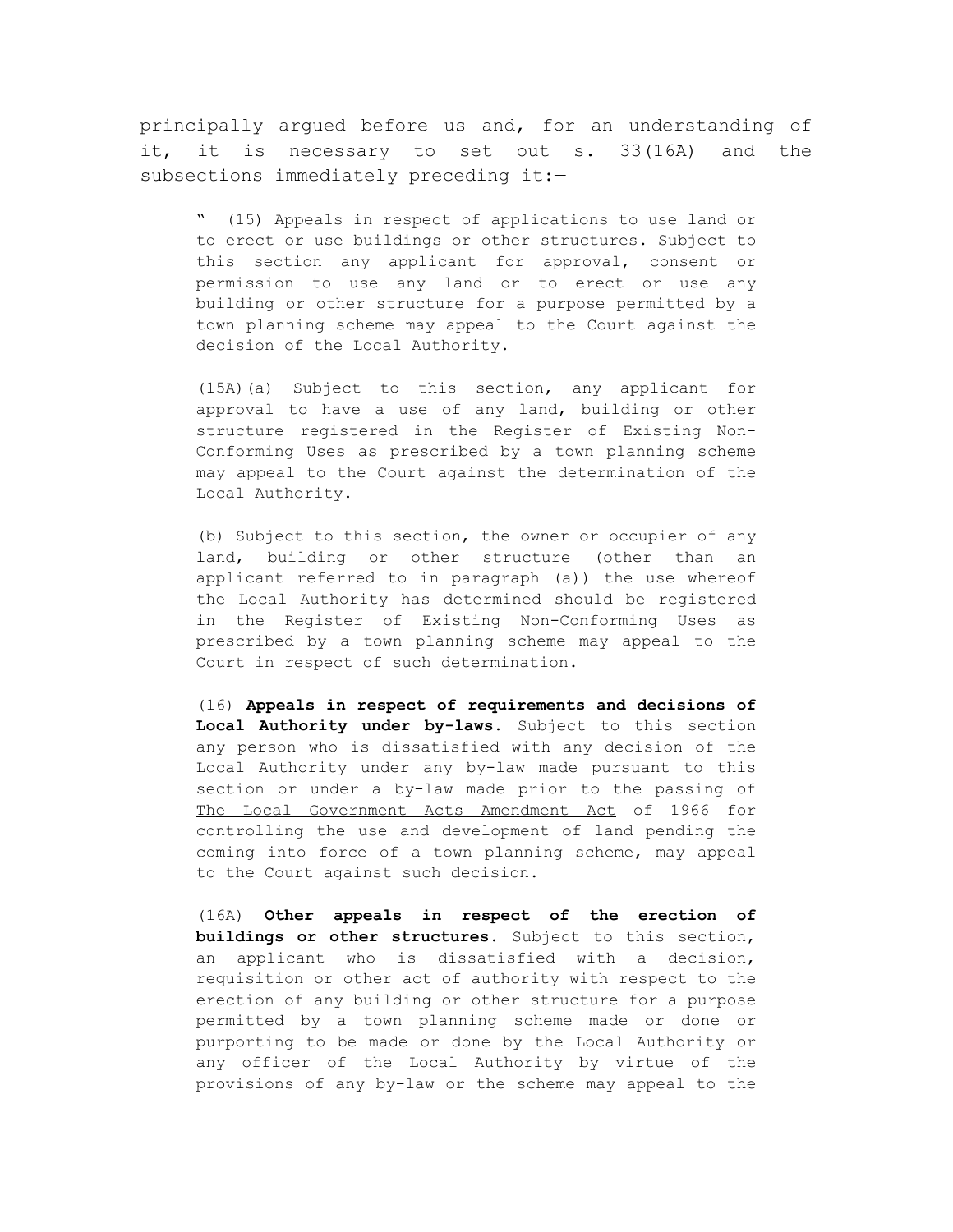Court against such decision, requisition or other act of authority.

This subsection does not apply to a decision, requisition or other act of authority in respect of which a right of objection is conferred by the Building Act 1975."

The ground on which in the Local Government Court jurisdiction to hear the appeal was denied was that the ramp, with respect to which the decision appealed from was made, was a building or structure on the road; that there was nothing in the Council's town planning scheme that permitted a structure to be erected on a road; and that therefore the decision was not one with respect to the erection of that structure for a purpose permitted by the town planning scheme. In so far as conditions 17 and 18 of the order of 9th September 1983 imposed a need to obtain the permission to erect the ramp of the Council under its 1941 by-law relating to structures on roads, they required, or so it was submitted by Mr Fitzgerald Q.C. for the Council, "a quite separate decision to erect a quite separate structure for a quite separate purpose on quite separate land". The application to erect the ramp was not, it was further submitted, an application to use the ramp as a dwelling house but to use it as a vehicular ramp.

In order to attract the appellate jurisdiction conferred by s. 33(16A), it is necessary to identify what in the context of this matter is the "decision" sought to be appealed against, the "structure" to be erected, the "purpose" permitted by the town planning scheme, and the "by-law" or the scheme referred to in that subsection. The decision in question was clearly enough the Council's decision conveyed by its letter dated 1st November 1983. That decision refused permission to construct the ramp or the relevant portion of it on the road. It did so not under the town planning scheme but pursuant to the provisions of cl. 4(a) of the 1941 by-law, which was the by-law "by virtue of the provisions of" which the Council's decision was made.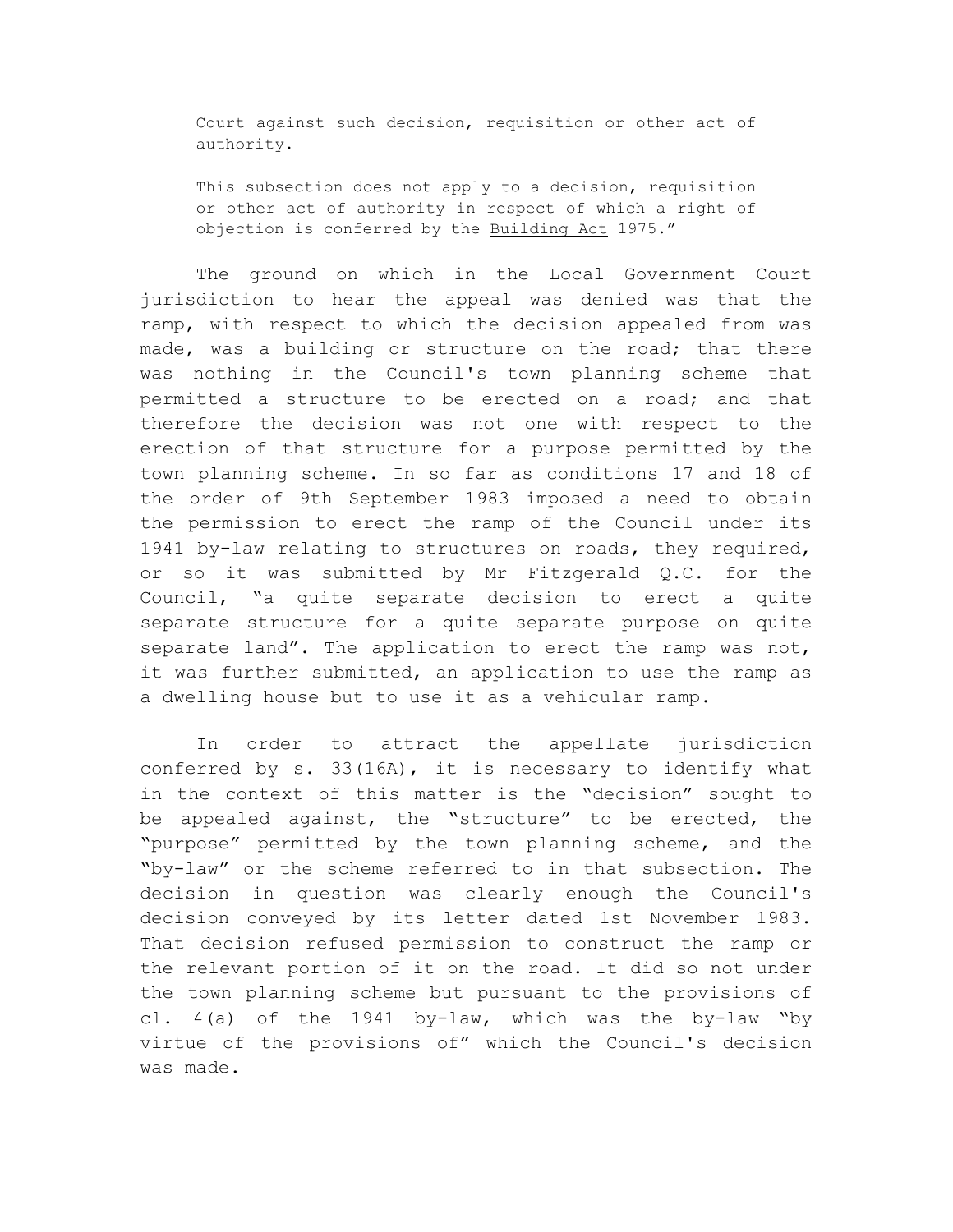A comparison of the various subsections of s. 33 set out above shows that, although there may be a degree of overlapping or common ground among them, subs. (15) is primarily directed to appeals against decisions on applications for approval, consent or permission to use land, or to erect or use a building or structure for a purpose permitted by a town planning scheme; that is, for town planning appeals in the conventional sense. Subsection (16) may be thought to be directed primarily to decisions made under pre-town planning scheme by-laws. Subsection (16A) does not extend to decisions concerning the use of land or a building but is confined to decisions with respect to the erection of a building or structure. It requires that the purpose of the erection be a town planning purpose; but in order to attract jurisdiction under the subsection the decision with respect to such erection need not be one made by the local authority under the town planning scheme as such, but may be one made under any by-law. That a range of decisions is contemplated, which may be wider than those made directly under the town planning scheme as such, is shown by the express exclusion from s. 33(16A) of decisions in respect of which a right of objection is conferred by the Building Act 1975. That implies that, subject to satisfaction of the other requirements of subs. (16A), a decision concerning the erection of a building In respect of which a right of objection is not conferred by that Act may be the subject of an appeal under that provision.

The analysis so far undertaken tends to confirm the submission of the appellants that, in order to be appellable, it is not the application the subject of the decision appealed against but the decision itself that must be "with respect to" the erection of a structure for a purpose permitted by a town planning scheme. The expression "for a purpose permitted by a town planning scheme" describes or qualifies the words "erection of any building or other structure". The decision must be "with respect to" the erection of that building or structure for a town planning purpose. The expression "with respect to" does not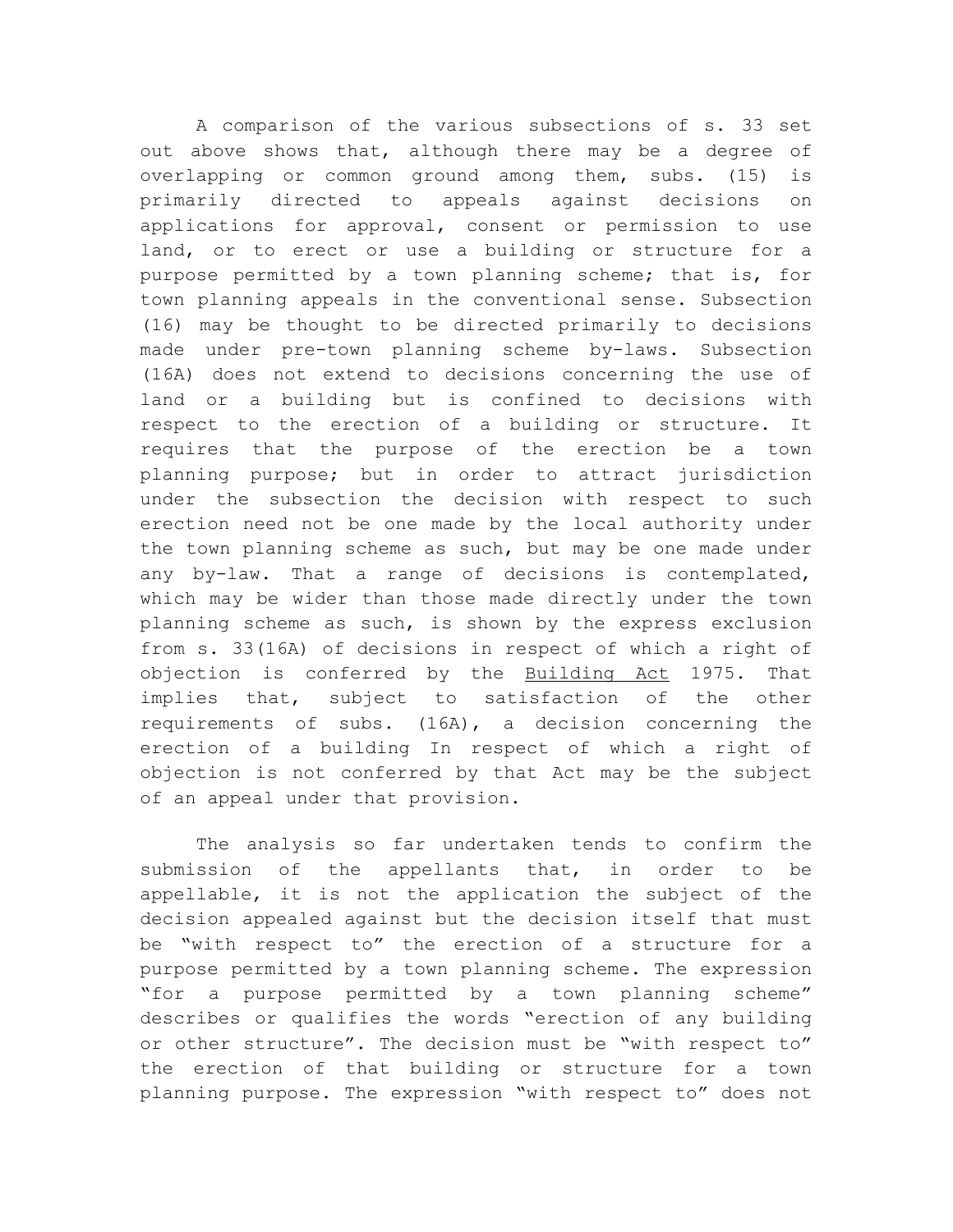seem to me to be distinguishable in its substance or effect from the cognate phrase "in respect of" which has repeatedly been held to "have the widest possible meaning of any expression intended to convey some connexion or relation between two subject-matters to which the words refer": see McDowell v. Baker (1979) 53 A.L.J.R. 671, 673, and authorities cited there. Here there can be no doubt of the connexion or relation between the Councils decision under the 1941 by-law and the erection of the building or structure. That is so whether in the present context the building or structure is taken to be the ramp itself (for the erection of which permission was sought under the bylaw) or the proposed dwelling house. The connexion or relation between the Council's decision and the erection of the dwelling house is established both in physical fact and by the terms of the order of the Local Government Court of 9th September 1983. Paragraph 4 of that order, which is set out above, makes the completion of the vehicular ramp a condition precedent to commencement of work on the dwelling house; and paragraphs 17 and 18 of that order are what render it necessary to obtain within 60 days the consent or approval of any person or authority required for the building of the dwelling house or any proposed erection on the road, failing which the permission granted by the order lapses. The permission granted by that order is, as its terms disclose, a permission to erect the dwelling house on the land. Without that permission there can be no ramp. Without the ramp there can be no dwelling house.

The decision of the Council therefore has the quality of a decision with respect to the erection of a building or structure. The final question is whether the erection of that building or structure is "for a purpose permitted by a town planning scheme". It is clear that the purpose involved here is that of a dwelling house. That is the only material purpose for which any of the three parcels of land in question may lawfully be used, or for which any building or structure may be erected or used, in the relevant zone under the town planning scheme. It is true, or at least it may be assumed, that the road area in which it is proposed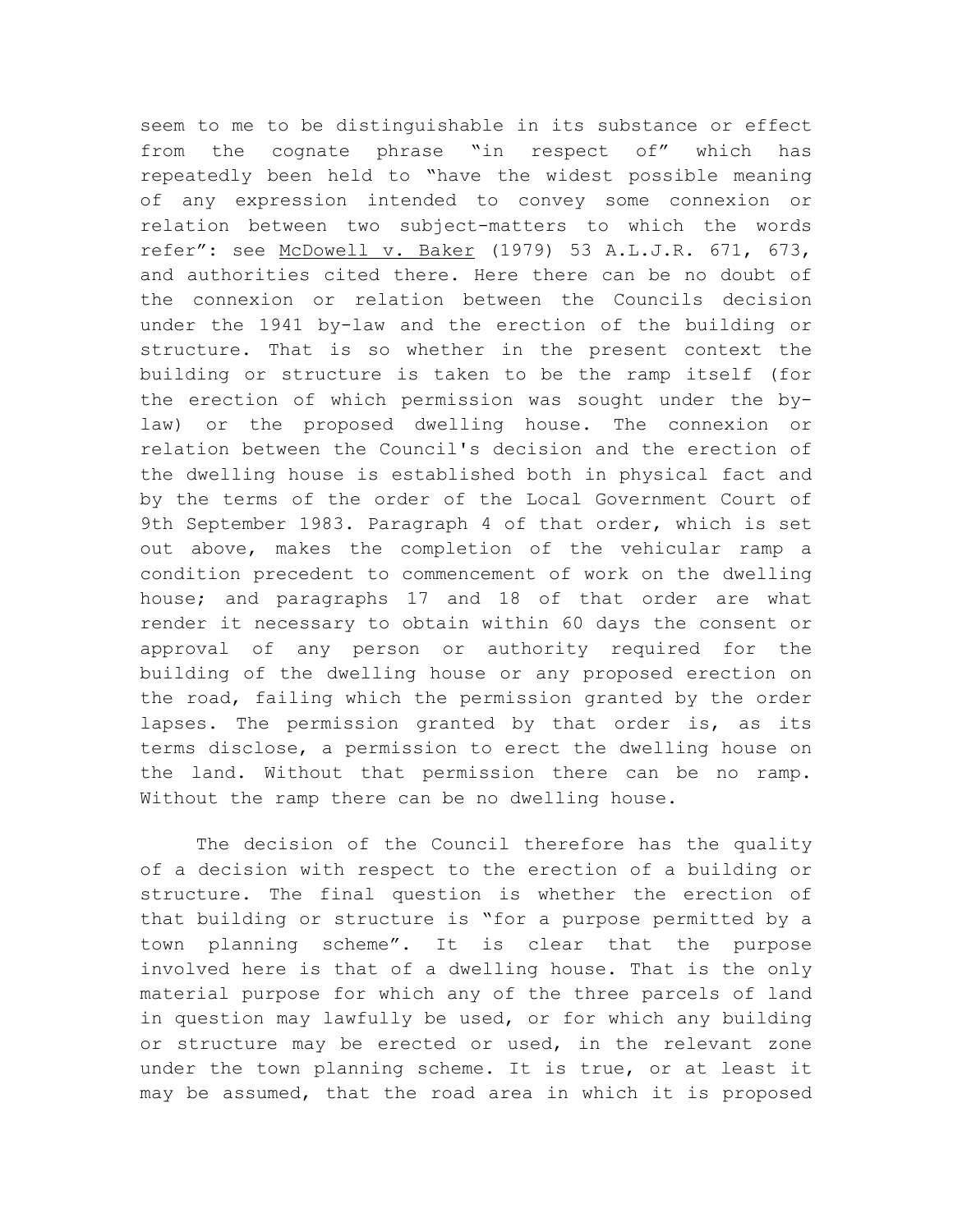to erect the commencing portion of the ramp is not located in any land zoned under the scheme. But s. 33 (16A) does not in terms require that it should be. What it requires is that the erection of the proposed building or structure should be for a purpose permitted by the town planning scheme. Even if one approaches the matter on the footing that it is the ramp alone, considered as a structure apart from the house, that is the relevant structure, it is clear that, contrary to the submission made on behalf of the respondent Council, it is not necessary that the ramp should be used "as" a dwelling house in order to make the decision sought to be appealed against a decision with respect to the erection of a structure for the purpose of a dwelling house. It is not possible to regard the ramp as having as a separate and severable purpose the function of providing vehicular access which, it was accurately submitted, is not a purpose under the town planning scheme. The dominant if not the sole purpose of the ramp is to serve the dwelling house, and that purpose is therefore determinative of the purpose of the ramp: see Warringah Shire Council v. Raffles [1979] 2 N.S.W.L.R. 299, 301-303, and authorities referred to there, particularly Gold Star Bakeries Pty. Ltd. v. Waverley Municipal Council (1964) 10 L.G.R.A. 396, 399. From this it follows in my opinion that the ramp is a structure erected for a purpose permitted by the town planning scheme, and that the Council's decision with respect to it, which was made under the 1941 by-law, is a decision that may be the subject of an appeal under s. 33(16A) of the Act.

For these reasons there was under s. 33 (16A) of the Act jurisdiction in the Local Government Court to entertain appeals numbered LGA 300 and 301 of 1983. It follows that the appeals numbered 14 and 15 of 1984 in this Court against that decision should be allowed and that in each case the matter should be remitted to the Local Government Court for hearing and determination on the merits. The respondent should be ordered to pay the appellants' costs of these two appeals. In addition, I would allow the two appeals, in which leave has been given to file notices of